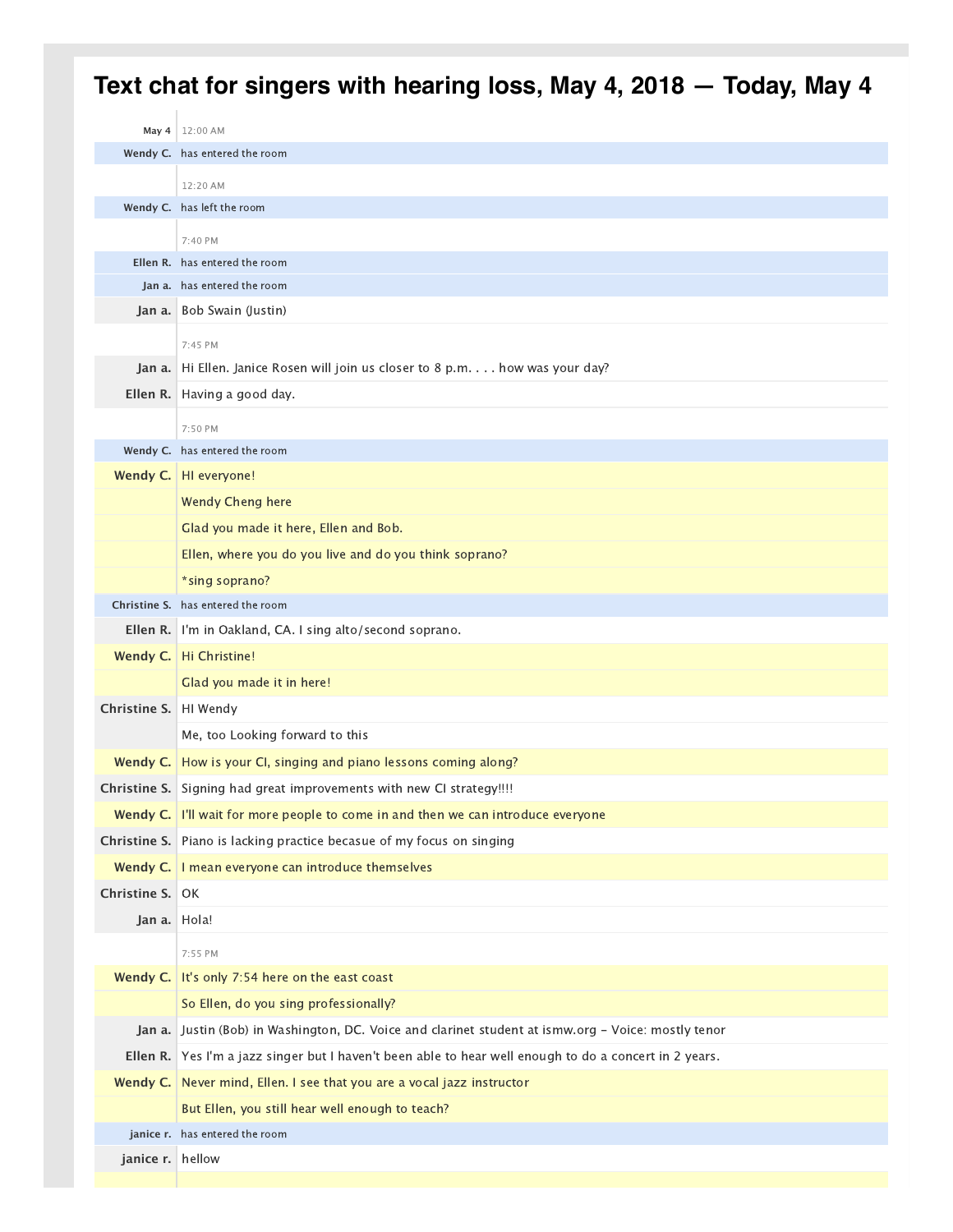|                 | Wendy C.   Hi Janice! Glad you made it.                                                                                                                                                                                                                                                                                      |
|-----------------|------------------------------------------------------------------------------------------------------------------------------------------------------------------------------------------------------------------------------------------------------------------------------------------------------------------------------|
|                 | janice r. Hi wendy                                                                                                                                                                                                                                                                                                           |
|                 | Wendy C. We'll wait two more minutes                                                                                                                                                                                                                                                                                         |
|                 | <b>janice r.</b> i see a few others in the room . hello all                                                                                                                                                                                                                                                                  |
|                 | <b>Ellen R.</b> Yes pretty well but I miss a lot, especially when I'm playing piano.                                                                                                                                                                                                                                         |
|                 | Wendy C.   Ellen, do you wear hearing aids at all?                                                                                                                                                                                                                                                                           |
|                 | or any kind of hearing device?                                                                                                                                                                                                                                                                                               |
|                 | Ellen R. Yes Ldo, Widex.                                                                                                                                                                                                                                                                                                     |
|                 | <b>janice r.</b> <i>i</i> used to where widex, now i have resounds                                                                                                                                                                                                                                                           |
|                 | <b>Ellen R.</b> How are they?                                                                                                                                                                                                                                                                                                |
|                 | janice r. pretty good.                                                                                                                                                                                                                                                                                                       |
|                 | i can match pitch better now                                                                                                                                                                                                                                                                                                 |
|                 | 8:00 PM                                                                                                                                                                                                                                                                                                                      |
|                 | <b>janice r.</b> and also hear the accompanist better now                                                                                                                                                                                                                                                                    |
|                 | Wendy C. ok. You need some kind of assistive listening device to hear your students. I use them for my viola lessons.                                                                                                                                                                                                        |
|                 | Ellen R. the problem for me is that when I wear HA I can only hear myself really loud so it's hard to sing with other or with my<br>band.                                                                                                                                                                                    |
|                 | janice r. i hear myself really loud too                                                                                                                                                                                                                                                                                      |
|                 | <b>Ellen R.</b> what device do you use with your students?                                                                                                                                                                                                                                                                   |
|                 | Wendy C. Anyway, it's 8:00 pm. Let's go around and introduce ourselves. I'm Wendy, and I'm really the hostess for this chat. I<br>wear bilateral cochlear implants from Advanced Bionics and my primary instruments are viola and handbells. But I<br>took voice lessons for one year, so I have an idea of what singers do. |
|                 | janice r. i am a student                                                                                                                                                                                                                                                                                                     |
|                 | Wendy C.   I think with the exception of Ellen every one here is an amateur.                                                                                                                                                                                                                                                 |
|                 | Let me add that when you introduce yourself, also say where you live                                                                                                                                                                                                                                                         |
|                 | janice r.   i am a student and have been taking formal voice lessons for the past 5 to 7 years. lost count                                                                                                                                                                                                                   |
|                 | Wendy C. I'm from the suburbs of Washington DC, in Maryland.                                                                                                                                                                                                                                                                 |
|                 | janice r. i live in washingotn dc                                                                                                                                                                                                                                                                                            |
|                 | Wendy C. Christine?                                                                                                                                                                                                                                                                                                          |
|                 | janice r. am taking music lessons at the international school of misic in bethesda md                                                                                                                                                                                                                                        |
|                 | Wendy C.   same as Bob (Jan. a)                                                                                                                                                                                                                                                                                              |
|                 | Jan a. Justin (Bob) student at ismw.org Voice: Tenor. no hearing aids - hearing loss is in high frequencies.                                                                                                                                                                                                                 |
|                 | Christine S. I am a former singer relearining how to sing with bilateral cochlear implants from Puyallup, WA (seattle area)                                                                                                                                                                                                  |
|                 | <b>Wendy C.</b> Christine, did you use to sing professionally?                                                                                                                                                                                                                                                               |
|                 | or just as an amateur singer?                                                                                                                                                                                                                                                                                                |
|                 | 8:05 PM                                                                                                                                                                                                                                                                                                                      |
| Wendy C. Ellen? |                                                                                                                                                                                                                                                                                                                              |
| Christine S.    | No, my singing was in high school, I was kicked out of the school of music after one semester in college because they<br>said I didn't hear rightI got hearing aids one year later                                                                                                                                           |
|                 | <b>Wendy C.</b> Wow Christine - that must have been devastating                                                                                                                                                                                                                                                              |
|                 | You were hoping to majoring in vocal performance?                                                                                                                                                                                                                                                                            |
|                 | Ellen R. I'm in Oakland CA and I'm a professional jazz singer, vocal coach and choral director. I wear 2 hearing aids.                                                                                                                                                                                                       |
|                 | Wendy C. Which model, Ellen? Widex 440?                                                                                                                                                                                                                                                                                      |
|                 | Christine S. Yes, I wanted to be a junion high school choir director! they were my favorite people                                                                                                                                                                                                                           |
|                 | Ellen R. yes Widex. I think that' the model. Got hem last year.                                                                                                                                                                                                                                                              |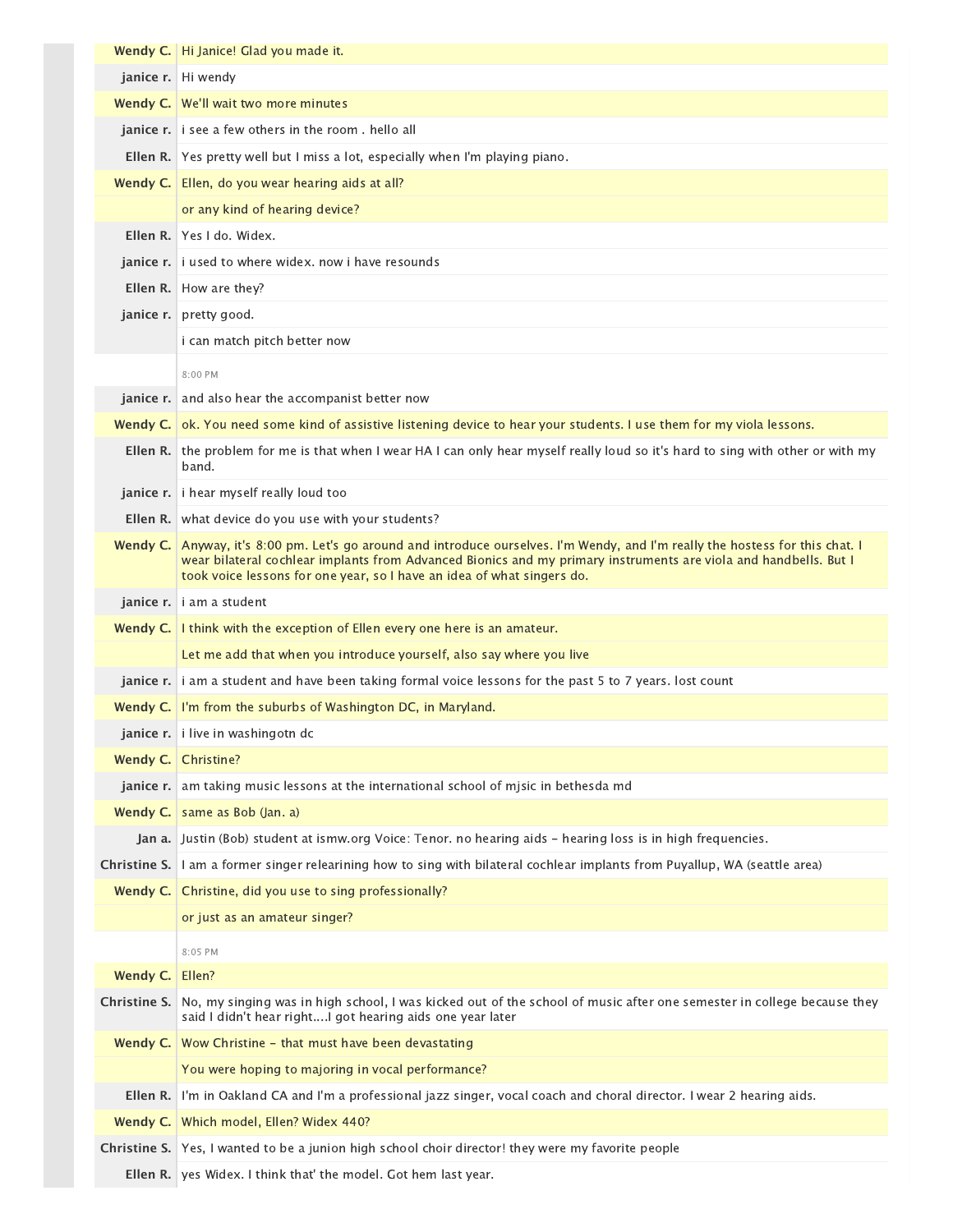|                  | <b>Wendy C.</b> Great! I'm going to throw out some questions for you all. Here's the first question.                                                                                                                                        |
|------------------|---------------------------------------------------------------------------------------------------------------------------------------------------------------------------------------------------------------------------------------------|
|                  | What is your biggest challenge singing with a hearing loss?                                                                                                                                                                                 |
|                  | janice r. confidence that i will hit the right note                                                                                                                                                                                         |
|                  | Christine S. Mine was pitch perception of my own voice. What I heard was different from what hearing people (voice coach) heard                                                                                                             |
|                  | janice r. same with me                                                                                                                                                                                                                      |
|                  | Wendy C. yes, Janice, developing muscle memory is a lifelong challenge for hearing-impaired singers.                                                                                                                                        |
|                  | Christine, can you sing in tune with the piano?                                                                                                                                                                                             |
| Ellen R.         | I can't hear anything but myself so I end up having to sing really softly to hear accompaniment or other singers.                                                                                                                           |
|                  | Christine S. I have to say yes, now, just recently I got a new CI strategy that allows me to hear exactly what IU'm singing                                                                                                                 |
|                  | previously what sound\ed right to me was not right                                                                                                                                                                                          |
|                  | <b>Wendy C.</b> What is this new strategy called, Christine?                                                                                                                                                                                |
|                  | (Excuse Christine and me - both of have the same cochlear implants so I am curious).                                                                                                                                                        |
|                  | <b>Christine S.</b> It is a linear strategy instead of an automatic gain strategy                                                                                                                                                           |
|                  | Jan a. Justin (Bob): For future sessions, perhaps each one establish an online file to point recordings of our individual<br>performances solo or in a group? We can share URL's or maybe establish a common online document for the group. |
|                  | Wendy C.   ok, Thanks you can explain to me later so we won't bore everyone else here.                                                                                                                                                      |
|                  | 8:10 PM                                                                                                                                                                                                                                     |
|                  | <b>Wendy C.</b> For our next meetup, we are going to try to use a new conference software called Zoom.                                                                                                                                      |
|                  | this will allow us to include video                                                                                                                                                                                                         |
|                  | <b>Christine S.</b> ok Wendy on strategy explanation                                                                                                                                                                                        |
|                  | Wendy C. those of us brave enough to sing in this small group will gets lots of support. $:-)$                                                                                                                                              |
|                  | Ok, as I was saying, I took singing lessons for one year.                                                                                                                                                                                   |
|                  | I knew I was not going to be able to hear my instructor and the piano from where I was expected to stand, so I used<br>assistive listening devices a lot                                                                                    |
|                  | A company called Etymotic Research makes a system called the Companion MIc system. It has one receiver and 3<br>transmitter.                                                                                                                |
|                  | so I would put one transmitter on the piano, clip one to my instructor's collar and I would wear the receiver.                                                                                                                              |
|                  | I asked my audiologist to do a program so 50% of what I heard came from telecoil (connected to the receiver) and 50%<br>was regular microphone.                                                                                             |
|                  | this is called 50-50 mix                                                                                                                                                                                                                    |
|                  | that was my solution to the problem of having to hear the piano - to try to hear my voice also and to hear the<br>instructor.                                                                                                               |
| Christine S.     | I had to go to a 75/25 because my own voice still drowned other sounds out                                                                                                                                                                  |
|                  | but not using ALDs                                                                                                                                                                                                                          |
|                  | 8:15 PM                                                                                                                                                                                                                                     |
|                  | <b>Christine S.</b> just streaming accompaniment for practice                                                                                                                                                                               |
| Wendy $C.$       | Ok, thanks for that explanation, Christine!                                                                                                                                                                                                 |
|                  | Ellen R. the receiver was connected to a hearing aid?                                                                                                                                                                                       |
| Wendy C.         | Next question: What did you wish your voice instructor was aware of in teaching hearing-impaired students how to<br>sing?                                                                                                                   |
|                  | Yes, Ellen. Does your hearing aid have telecoil capabilities?                                                                                                                                                                               |
|                  | Ali Z. has entered the room                                                                                                                                                                                                                 |
| janice r. hi ali |                                                                                                                                                                                                                                             |
| Wendy C.         | Hi everyone, please welcome Ali Zimmerman from Indianapolis.                                                                                                                                                                                |
|                  | Ali Z. Good evening!                                                                                                                                                                                                                        |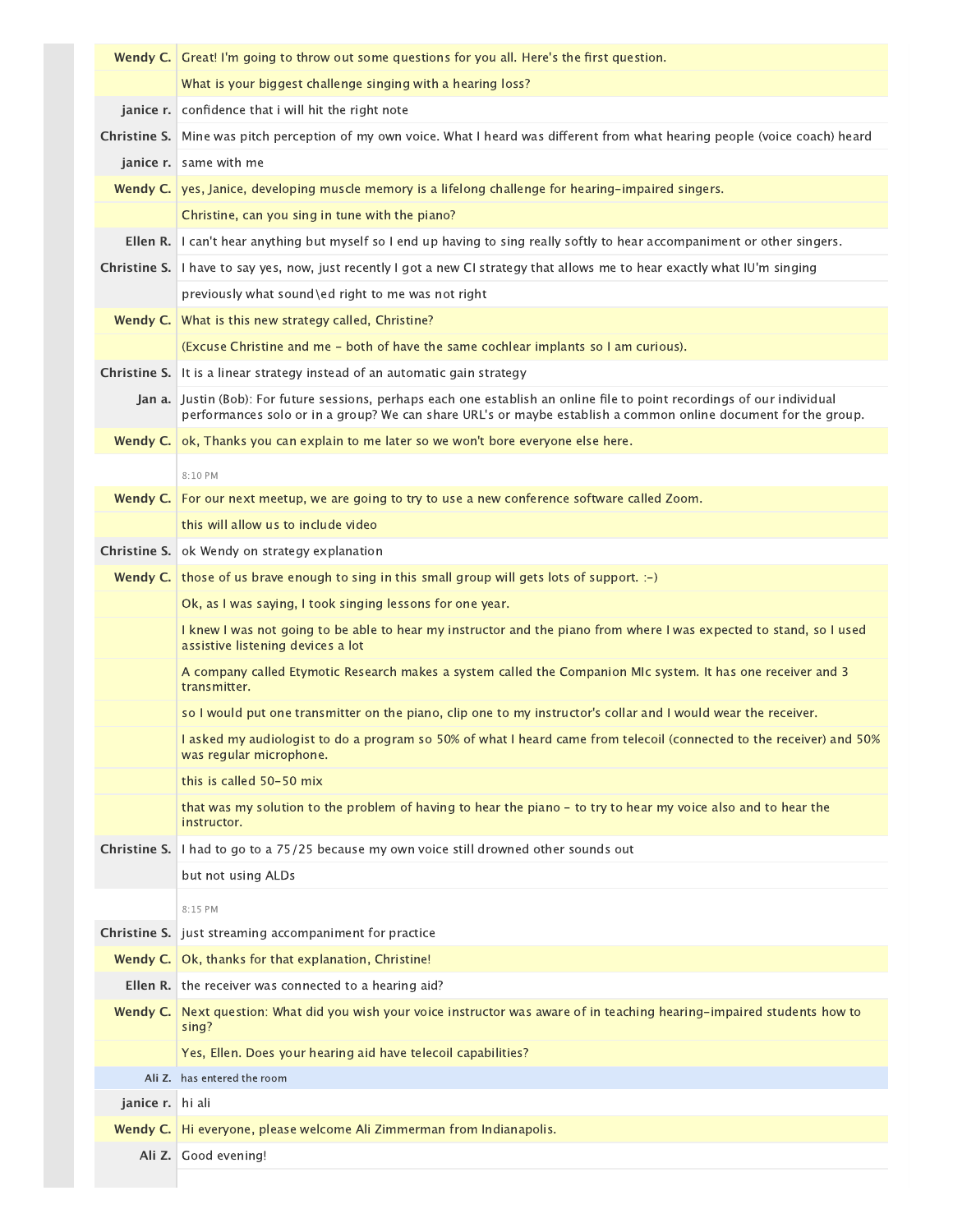Ellen R. yes it does. what is the cost of the system?

|                     | Christine S. My teacher, Ted, knew that I used CIs to begin with and he has been very open to learning undertanding the<br>technology                                                                               |
|---------------------|---------------------------------------------------------------------------------------------------------------------------------------------------------------------------------------------------------------------|
|                     | <b>janice r.</b> my voice teachers were and are very understanding                                                                                                                                                  |
|                     | Wendy C. Ali sang until she lost her hearing. Ali now is bimodal – CI in one ear and hearing aid in the other ear. Right, Ali?                                                                                      |
|                     | Ellen, the cost of the Companion Mic varies. Depends on whether you get the 2-transmitter version or the 4<br>transmitter version.                                                                                  |
| Christine S.        | cool, my mistake was singing all the time I was deaf and developing really bad habit, singing incorrectly out of tune,<br>and mislearning melodies                                                                  |
|                     | Ali Z. Yes, Wendy. Finally bimodal after 17 years of just a single hearing aid. I've found adding the CI to make a huge<br>difference in my confidence.                                                             |
|                     | Wendy C. Sorry, I have the numbers wrong. the 3 transmitter version or the 1 transmitter version                                                                                                                    |
|                     | I purchase the 3 transmitter version which cost somewhere between \$900 and \$1000                                                                                                                                  |
|                     | Christine S.   I have been going through a real challenge of unlearning and having to always be focused when singing                                                                                                |
|                     | Wendy C.   I think the 1 transmitter version is cheaper                                                                                                                                                             |
|                     | Ellen R. Got it. price range?                                                                                                                                                                                       |
|                     | Ali Z. Having an understanding teacher who is willing to work outside the box to help you learn is imperative. I went<br>through a couple of different ones before I found one that got it and made it work for me. |
|                     | 8:20 PM                                                                                                                                                                                                             |
|                     | <b>janice r.</b> yes having an understanding teacher is very important                                                                                                                                              |
|                     | my teachers were always willing to try new things                                                                                                                                                                   |
| Wendy C.            | Ellen: Give me minute to dig through my emails and I'll get you the exact price information                                                                                                                         |
|                     | Yes Ali, finding the right teacher is sometimes challenging                                                                                                                                                         |
|                     | Not many singing teachers have experience teaching people who have hearing loss                                                                                                                                     |
| Christine S.        | I also have to be reallly aware of my challenges, how they impact mea lot or aural rehabilitation because of poor<br>listening skills when singing                                                                  |
|                     | Ali Z. I think that's probably true whether you are deaf or hearing, honestly. You have to have a connection with your voice<br>teacher.                                                                            |
| janice r. true, ali |                                                                                                                                                                                                                     |
|                     | Wendy C.   Ok, here is the third question. How do you develop muscle memory in the throat to sing from one note to another one<br>pitch?                                                                            |
|                     | *on pitch                                                                                                                                                                                                           |
| janice r.           | solfegge practice                                                                                                                                                                                                   |
| Ali Z.              | practice practice practice!                                                                                                                                                                                         |
| janice r.           | listen to yourself with piano                                                                                                                                                                                       |
|                     | one note at a time                                                                                                                                                                                                  |
|                     | like learning to walk a mile                                                                                                                                                                                        |
|                     | one step at a time                                                                                                                                                                                                  |
| Christine S.        | I've done a lot of work on finding my resonant spacewhen I hit that comfort zone I sing in tune better                                                                                                              |
|                     | janice r. use visual feedback from tuners                                                                                                                                                                           |
|                     | Ali Z.   yep, have something - either a person or a piano or a visual tuner to make sure you are getting it correctly.                                                                                              |
|                     | Wendy C. Yes, normally, I use a tuner app called Tunable to play on pitch on the viola, but I prefer to sing with the piano to<br>ensure I am on pitch                                                              |
|                     | Christine S.   yes JaniceTuners are very helpful                                                                                                                                                                    |
| Ali Z. I            | Christine - yes! I get that too. When I find the comfort area it becomes more of a matter of just trusting myself that I<br>have it.                                                                                |
|                     | janice r. yes my teacher tells me i have to trust                                                                                                                                                                   |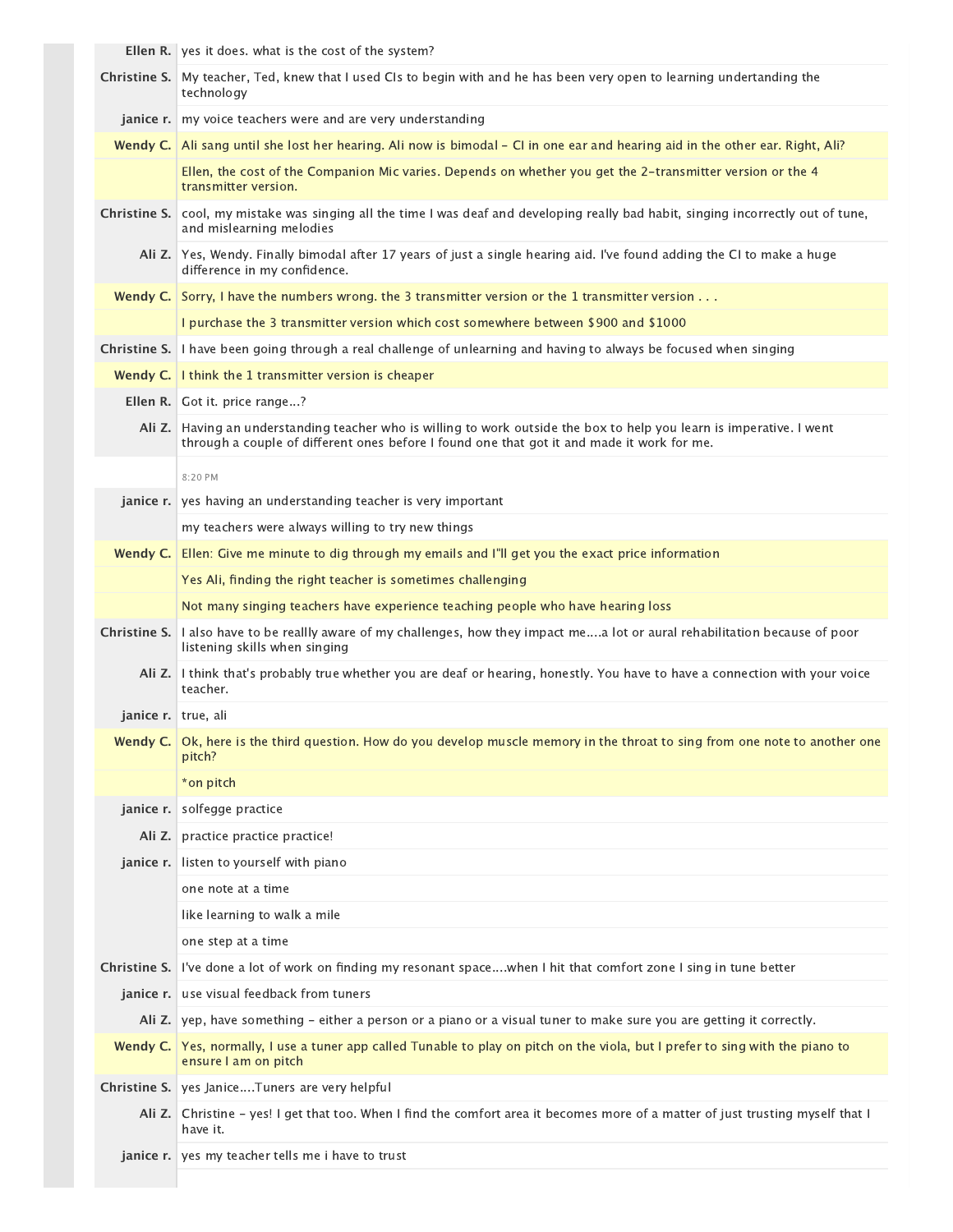|                | <b>Christine S.</b> I hear a lot of overtones in the piano, but much with program changes                                                                                                                                                              |
|----------------|--------------------------------------------------------------------------------------------------------------------------------------------------------------------------------------------------------------------------------------------------------|
|                | <b>janice r.</b> breathe right  from the stomach and trust                                                                                                                                                                                             |
|                | Wendy C. Christine, how do you know when your voice is in the resonance space?                                                                                                                                                                         |
|                | Christine S. there is no tensionwhen I'm out of that space I experience tension in various parts of my headthroat, upper<br>mouth, even in my tonque                                                                                                   |
|                | 8:25 PM                                                                                                                                                                                                                                                |
|                | Wendy C. Next question are there specific genre of music which are easier to sing than other genres?                                                                                                                                                   |
|                | janice r. not sure.                                                                                                                                                                                                                                    |
|                | i like classical so that is easier for me                                                                                                                                                                                                              |
| Christine S.   | my voice teacher tells me when he hears it and I try to hang on to it inpractice                                                                                                                                                                       |
|                | Wendy C. My instructor had been learn to sing Broadway music, and was going to start me on learning Italian songs                                                                                                                                      |
|                | Ali Z. I think it depends on your voice, range, and style. And in my case as I learned to sing prior to my hearing loss, those<br>styles are easier of course.                                                                                         |
|                | janice r.   my first teacher told me that italian would be the best for me so we did mostly italian and english                                                                                                                                        |
|                | <b>Wendy C.</b> But why did he say Italian would be better for you, Janice?                                                                                                                                                                            |
|                | Christine S. I choose a lot of broadway music. I find alot of pop does not work with my voice. We are going to try to some folk<br>music to see how I do with that                                                                                     |
|                | <b>janice r.</b> then with my 2nd teacher i branched out into more french and german                                                                                                                                                                   |
|                | now i am on my third voice teacher                                                                                                                                                                                                                     |
|                | Ali Z. I do find the standard Italian arias to be the easiest. Perhaps because I've been singing them for as long as I've been<br>singing, but I find singing not in English helps me open up better. My preference is to sing Broadway or pop though. |
|                | janice r. i am doing opera now                                                                                                                                                                                                                         |
|                | Wendy C. Of interest to everyone here: Janice was born with a hearing loss, and I lost it gradually as a child.                                                                                                                                        |
|                | janice r. i was born with normal hearing bug it got worse over time                                                                                                                                                                                    |
|                | Wendy C.   Thanks for correcting, Janice!                                                                                                                                                                                                              |
|                | <b>Christine S.</b> i went from hearing to deaf between the ages of 10-44                                                                                                                                                                              |
|                | janice r. i started losing it gradually and then an operation as a teenager caused a big loss of hearing                                                                                                                                               |
|                | Jan a. Justin (Bob): Currently I'm using Broadway musicals and Irving Berlyn                                                                                                                                                                           |
|                | Ellen R. Mine was sudden hearing loss 2 years ago in my left ear.                                                                                                                                                                                      |
| Ali Z.         | Mine was also sudden when I was 23 - right ear first, then left ear two years later. almost 20 years ago now.                                                                                                                                          |
| Wendy C.       | I think those who lost their hearing in adulthood have it easier than those of us who lost it as children.                                                                                                                                             |
| Ali Z.         | definitely.                                                                                                                                                                                                                                            |
| Wendy C.       | you never lose what you already know in terms of breathing, vocal control and range. It's that you do them differently                                                                                                                                 |
| janice r. true |                                                                                                                                                                                                                                                        |
|                | 8:30 PM                                                                                                                                                                                                                                                |
| Wendy C.       | I had to learn about my head voice and chest voice and learn to feel them during that year of voice lessons                                                                                                                                            |
|                | New question: Do any of you sing in a choir or some kind of vocal ensemble?                                                                                                                                                                            |
|                | If the answer is no, why not?                                                                                                                                                                                                                          |
|                | janice r. i do once in a while but not at present. it is a big challenge                                                                                                                                                                               |
|                | Christine S. That is my goal at this pointTed directs the local sweet adelines and thinks III be ready to try singing with them in<br>the near future $\sim$                                                                                           |
|                | janice r. i need to depend on the other singers being on key                                                                                                                                                                                           |
|                | <b>Wendy C.</b> I keep wondering if I should join the adult choir at my church.                                                                                                                                                                        |
|                | janice r. try it and see                                                                                                                                                                                                                               |
|                |                                                                                                                                                                                                                                                        |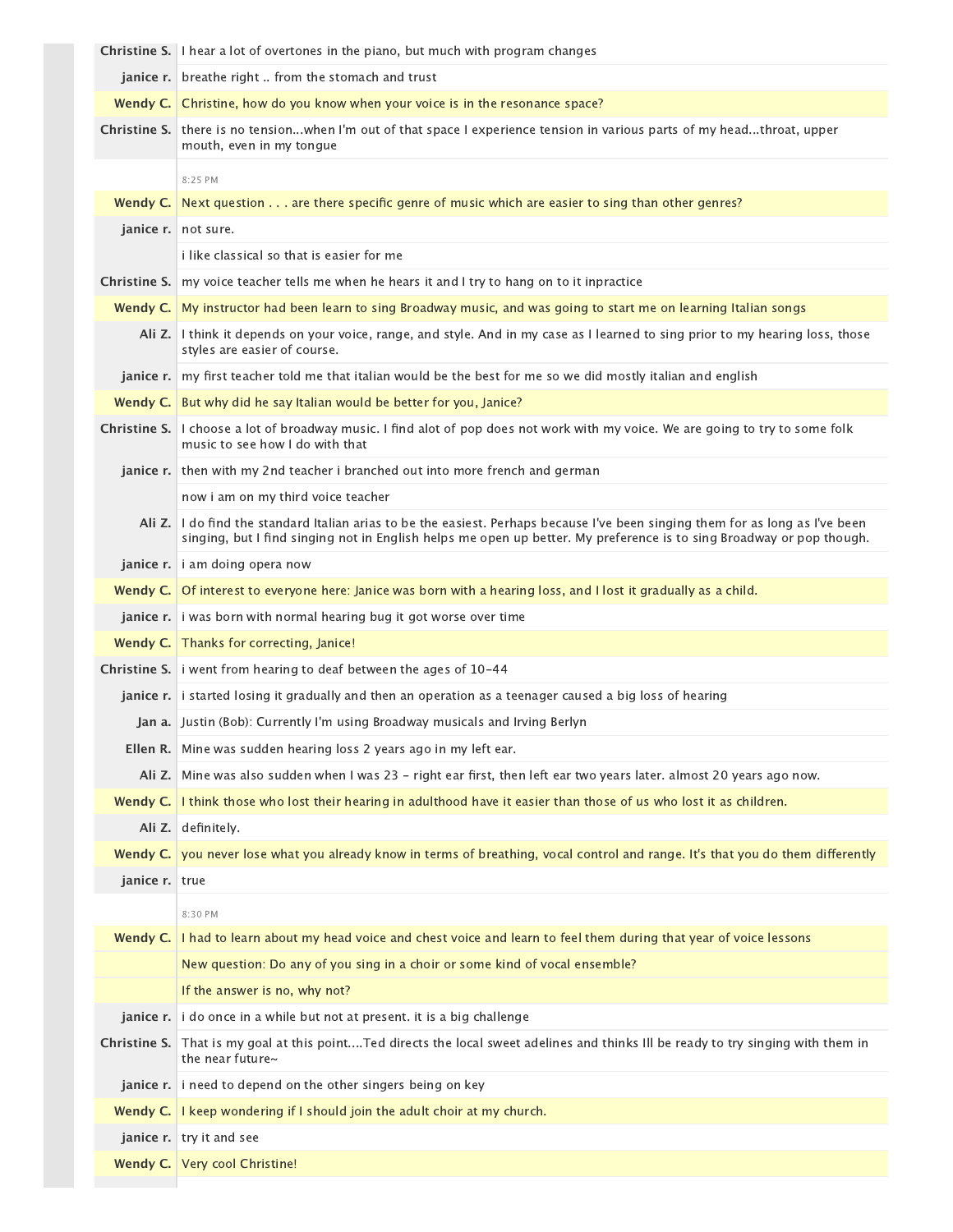|                   | Ali Z. I don't currently, but I have done so in previous years. I much prefer solo singing because trying to both be on my<br>game and blend with other people is really challenging for me.             |
|-------------------|----------------------------------------------------------------------------------------------------------------------------------------------------------------------------------------------------------|
|                   | <b>Christine S.</b> I find I sing best with another voice to follow                                                                                                                                      |
|                   | janice r. i prefer solo singing too                                                                                                                                                                      |
|                   | <b>Christine S.</b> so I'm hoping I'll have that in the choir                                                                                                                                            |
|                   | Ali Z. but to be fair, that was true for me when I was hearing too!                                                                                                                                      |
| Wendy $C.$        | Is the Sweet Adelines an a capella group, or do you sing with a piano accompaniment?                                                                                                                     |
|                   | <b>Christine S.</b> a capella barbershop style $;-$                                                                                                                                                      |
|                   | Wendy C.   Wow, Christine.                                                                                                                                                                               |
|                   | Sounds like fun!                                                                                                                                                                                         |
|                   | I think if I can get the choir director to let me sing alongside a strong singer, and if the singer doesn't mind wearing<br>my Companion Mic transmitter, I might consider joining the church choir.     |
|                   | Or a community choir                                                                                                                                                                                     |
|                   | janice r.   good luck                                                                                                                                                                                    |
| Wendy C. Yeah.    |                                                                                                                                                                                                          |
|                   | Ali Z. That is a good idea, Wendy.                                                                                                                                                                       |
|                   | 8:35 PM                                                                                                                                                                                                  |
|                   | Wendy C.   I know I can sing in tune during church services.                                                                                                                                             |
|                   | The problem is I am currently doing too many musical activities now.                                                                                                                                     |
|                   | Christine S. it will be interesting to see if I need some help picking up the voice(s) i need to follow                                                                                                  |
|                   | Wendy C. Yes Christine – if I understand correctly, a barbershop style means you are the only person singing your part?                                                                                  |
|                   | Ali Z. That is an interesting concept to me - my previous years I was the singer that the others would follow. I wonder how it<br>would be for me now.                                                   |
|                   | <b>Christine S.</b> it is a barbershop chorus so groups sing the different parts                                                                                                                         |
|                   | so I will have others near me singing the same part I am                                                                                                                                                 |
| Wendy C.          | Oh, it is a chorus, not a quartet. Got it.                                                                                                                                                               |
|                   | It would be cool if I can get everyone in one room just to try singing together. Maybe we'll try that next month via<br>video                                                                            |
|                   | $(-)$                                                                                                                                                                                                    |
|                   | janice r. veah that would be nice                                                                                                                                                                        |
|                   | Wendy C.   We'd need good headsets for that to work.                                                                                                                                                     |
|                   | Ali Z. would definitely be fun to try!                                                                                                                                                                   |
|                   | <b>Wendy C.</b> $\vert$ I mean headsets that plug into the computer                                                                                                                                      |
|                   | Christine S. sounds scary to me $\sim$                                                                                                                                                                   |
| Wendy C.   I know |                                                                                                                                                                                                          |
|                   | janice r. but it is for fun                                                                                                                                                                              |
|                   | <b>Christine S.</b> I can stream with my compilot                                                                                                                                                        |
|                   | Wendy C.   Right, I can stream with my compilot also                                                                                                                                                     |
|                   | Ali Z. I've found the compilot to have a delay, but if we all do it that way it could work!                                                                                                              |
|                   | Wendy C. Yeah, sometime I have a delay on mine as well.                                                                                                                                                  |
|                   | 8:40 PM                                                                                                                                                                                                  |
|                   | <b>Iodi V.</b> has entered the room                                                                                                                                                                      |
|                   | Wendy C. One thing I'd like this group to do is to collaborate on an article titled "What I Wish My Singing Teacher Knew about<br>Teaching Singers with Hearing Loss" for AAMHL's newsletter June issue. |
| Jan a.            | View paste                                                                                                                                                                                               |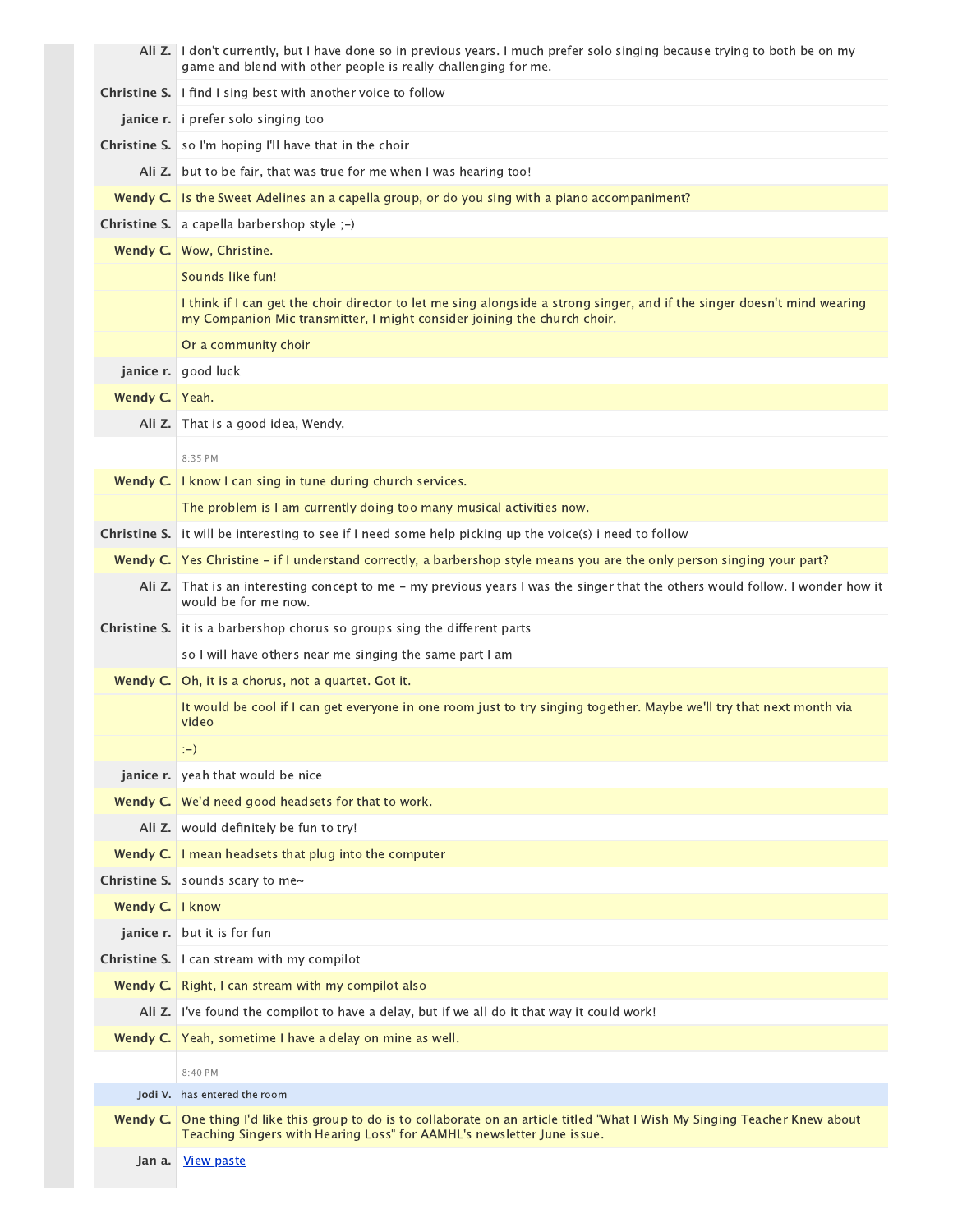|                   | Phonak ComPilot II For Venture & Belong Hearing Aids<br>https://www.hearingdirect.com/us/phonak-compilot-II.html                                          |
|-------------------|-----------------------------------------------------------------------------------------------------------------------------------------------------------|
|                   |                                                                                                                                                           |
|                   | Wendy C.   Jan a. - Advanced Bionics cochlear implants cannot use ComPilot II                                                                             |
|                   | janice r. nice idea wendy                                                                                                                                 |
|                   | Wendy C.   we can only use ComPilot 1                                                                                                                     |
|                   | Is anyone besides Janice willing to write this article?                                                                                                   |
|                   | Hi Joid!                                                                                                                                                  |
|                   | Hi Jodi!                                                                                                                                                  |
| Ali Z.            | I'd love to help if I can find the time.                                                                                                                  |
| janice r. hi jodi |                                                                                                                                                           |
|                   | Wendy C.   You live in Ohio, right?                                                                                                                       |
|                   | yes, Ali, I forget not only do you work full-time you are also heavily involved with Hear Indiana.                                                        |
| Ali Z.            | yeah, unfortunately leaves very little time for singing anymore!                                                                                          |
|                   | Wendy C. (Hear Indiana is the Indiana Chapter of the AG Bell Association for the Deaf.                                                                    |
|                   | Jodi V. Yes, I am in Ohio. Hello                                                                                                                          |
|                   | Wendy C.   Great. And Jodi, do you sing soprano?                                                                                                          |
| Christine S.      | I'm not sure i have a wish list because my teacher and I work so well together in exploring and discovering what works<br>and what doesn't                |
|                   | 8:45 PM                                                                                                                                                   |
| janice r.         | christine same with me but i think we can come up with something                                                                                          |
|                   | <b>Jodi V.</b> Yes, I was one in the "bionic" soprano section lol                                                                                         |
|                   | janice r. like what we wish all teachers know                                                                                                             |
|                   | all singing teachers know                                                                                                                                 |
|                   | Wendy C. Jodi, are you still trying out the Earlens hearing aid?                                                                                          |
|                   | https://earlens.com/                                                                                                                                      |
| Jodi V.           | the molds were made this week so I will get them in about 2 weeks for the initial fitting.                                                                |
| Wendy C.          | Earlens is a new type of hearing aid that uses light and a lens on the eardrum to amplify sounds                                                          |
|                   | janice r. that is neat                                                                                                                                    |
|                   | <b>Wendy C.</b> Jodi did they have to insert a lens near your eardrum?                                                                                    |
|                   | Ellen R. yes that's cool                                                                                                                                  |
|                   | Wendy C.   How do they prevent the lens from moving around in your ear?                                                                                   |
|                   | Ali Z. they are fascinating. we're looking at offering them at our clinic. I'm really curious to hear how they work!                                      |
|                   | janice r. does it use an earmold?                                                                                                                         |
|                   | Wendy C.   I think yes, they use an earmold                                                                                                               |
|                   | Jodi V. Yes, one the ent has to place or remove it. They say it stays on the ear drum like a contact to the eye surface friction I<br>think they call it. |
| Wendy C.          | But it appears the auditory nerve has to be functioning for the Earlens to work                                                                           |
|                   | Ahh. Thanks for the explanation, Jodi!                                                                                                                    |
|                   | 8:50 PM                                                                                                                                                   |
|                   | Ali Z. amazing!                                                                                                                                           |
| Wendy C.          | It appears that people who have intact cochleas are the one who can benefit?                                                                              |
| Ellen R. wow      |                                                                                                                                                           |
|                   | <b>Wendy C.</b> I'm curious about the criteria for candidacy                                                                                              |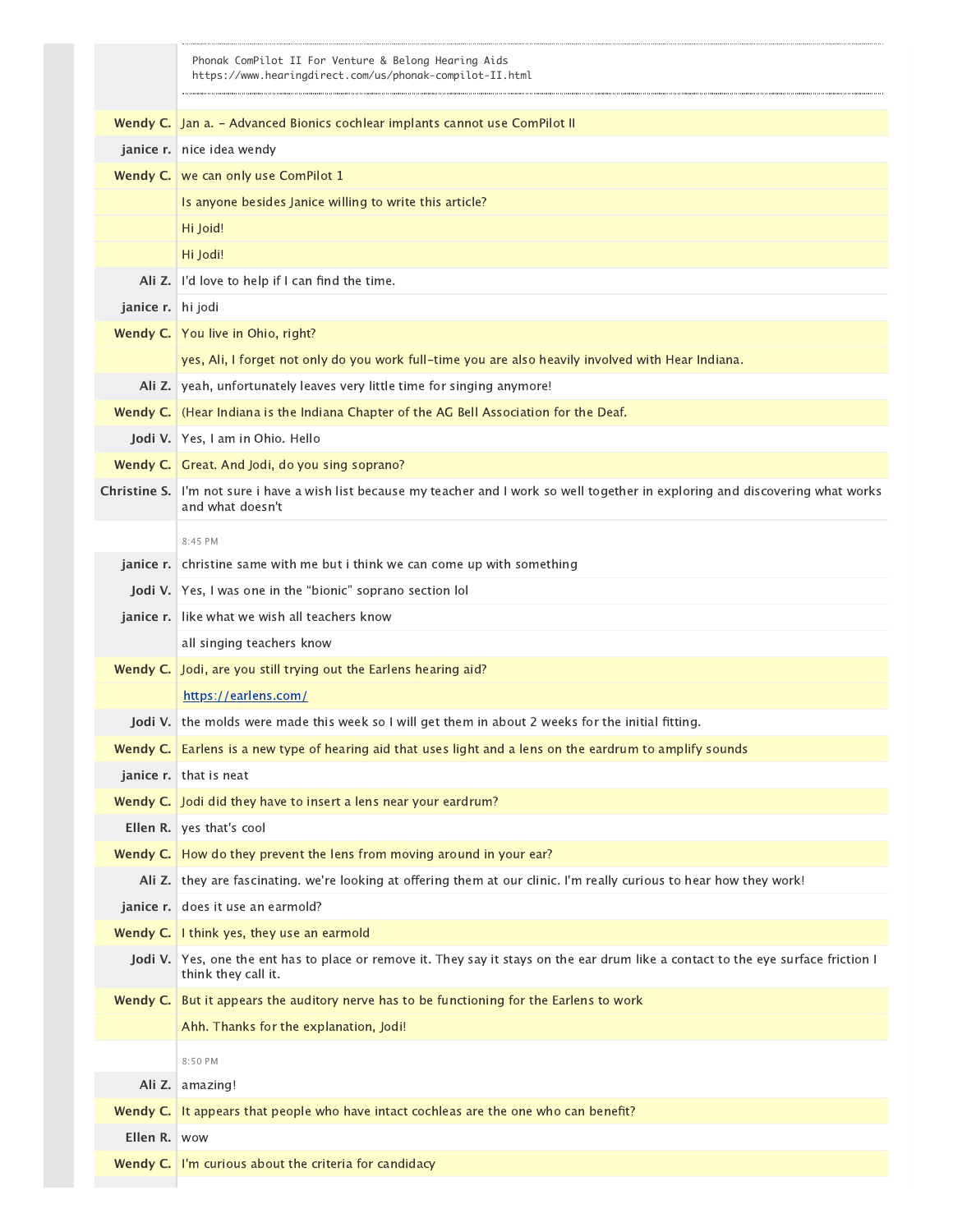|                  | <b>Jodi V.</b> It's biggest claim is that it can provide a wider range of frequencies.                                                                                                                                                                                                                                                                                                                                                                                                                                                                           |
|------------------|------------------------------------------------------------------------------------------------------------------------------------------------------------------------------------------------------------------------------------------------------------------------------------------------------------------------------------------------------------------------------------------------------------------------------------------------------------------------------------------------------------------------------------------------------------------|
|                  | Ali Z. that is my understanding, Wendy                                                                                                                                                                                                                                                                                                                                                                                                                                                                                                                           |
| Jan a.           | https://earlens.com/product-details/                                                                                                                                                                                                                                                                                                                                                                                                                                                                                                                             |
|                  | Wendy C. That would be cool if you can hear the lower frequencies well. With my CIs, I have problems discriminating between<br>the notes on the low C string on my viola.                                                                                                                                                                                                                                                                                                                                                                                        |
|                  | Jodi V. Yeah they say the light then travels through your natural hearing system.                                                                                                                                                                                                                                                                                                                                                                                                                                                                                |
|                  | Wendy C.   Ok, we have 8 minutes left                                                                                                                                                                                                                                                                                                                                                                                                                                                                                                                            |
|                  | New question: Which night is a better night for our chats - Friday night or Sunday night?                                                                                                                                                                                                                                                                                                                                                                                                                                                                        |
| Jan a.           | View paste                                                                                                                                                                                                                                                                                                                                                                                                                                                                                                                                                       |
|                  | Justin (Bob): For several years, I sang in the Adas Israel Flash Choir. When we would sit as a part of a large<br>group I would use my digital recorder and shot gun mic for understanding persons seaking throughout the room.<br>(I am also a videographer who depends on my technology to gather better sound than consummer grade equipment<br>can provide. I introduce myself and that I'm recording for my use only and will not place the recording or<br>segments online. I am pleased with the support of the other multi-choirs members and directors. |
|                  | The flash choir has not met for about 4 months and no new announcements.                                                                                                                                                                                                                                                                                                                                                                                                                                                                                         |
|                  | The audiences at different ismw.org session enjoy my animation and strong voice. :-)<br>I enjoy solo as well as choral work.                                                                                                                                                                                                                                                                                                                                                                                                                                     |
| Ellen R.         | my HA can distort loud music and I wonder if these would work better. I can hear lows either.                                                                                                                                                                                                                                                                                                                                                                                                                                                                    |
|                  | janice r. either of those nights work for me                                                                                                                                                                                                                                                                                                                                                                                                                                                                                                                     |
|                  | Ali Z. Friday for me                                                                                                                                                                                                                                                                                                                                                                                                                                                                                                                                             |
|                  | <b>Christine S.</b> Friidays are typically ok for me                                                                                                                                                                                                                                                                                                                                                                                                                                                                                                             |
|                  | Wendy C.   I have a singer who wanted to join us tonight, but she is a professional singer with gigs on Friday nights, so I was                                                                                                                                                                                                                                                                                                                                                                                                                                  |
|                  | thinking about moving this to Sundays                                                                                                                                                                                                                                                                                                                                                                                                                                                                                                                            |
|                  | Sunday evening when the AAMHL board isn't meeting                                                                                                                                                                                                                                                                                                                                                                                                                                                                                                                |
| Ali Z.           | I usually end up working on Sunday evenings, but I can switch around if that's better for everyone else.                                                                                                                                                                                                                                                                                                                                                                                                                                                         |
|                  | janice r. i keep sunday nights open for aamhl meetings so that will be fine for me                                                                                                                                                                                                                                                                                                                                                                                                                                                                               |
|                  | Wendy C.   That's great, Ali. I'll try to give everyone 2 weeks notice before our next chat                                                                                                                                                                                                                                                                                                                                                                                                                                                                      |
| Ellen R.         | OK                                                                                                                                                                                                                                                                                                                                                                                                                                                                                                                                                               |
|                  | 8:55 PM                                                                                                                                                                                                                                                                                                                                                                                                                                                                                                                                                          |
|                  | <b>Jodi V.</b> Thanks                                                                                                                                                                                                                                                                                                                                                                                                                                                                                                                                            |
| Christine S.     | I can also try to make a Sunday meeting. It is just a less structured day and I might not be home. On the West coast<br>it's 5:00pm start time                                                                                                                                                                                                                                                                                                                                                                                                                   |
| Wendy C.         | Also - I will be sending information about Zoom conference software in the next couple of weeks so you can test it<br>out before we meet again.                                                                                                                                                                                                                                                                                                                                                                                                                  |
| janice r. great. |                                                                                                                                                                                                                                                                                                                                                                                                                                                                                                                                                                  |
|                  | Ali Z. I use Zoom regularly. It's a good tool!                                                                                                                                                                                                                                                                                                                                                                                                                                                                                                                   |
| Wendy C.         | Thank you everyone! Ellen, give me your email address and I'll sending pricing details of the Companion Mic after thi<br>chat                                                                                                                                                                                                                                                                                                                                                                                                                                    |
| Christine S.     | Wendy thanks for the great job moderating this chat!                                                                                                                                                                                                                                                                                                                                                                                                                                                                                                             |
| Wendy C.         | *this chat                                                                                                                                                                                                                                                                                                                                                                                                                                                                                                                                                       |
| Jan a.           | <u>View paste</u>                                                                                                                                                                                                                                                                                                                                                                                                                                                                                                                                                |
|                  | Justin (Bob) I am getting back into activities at arlingtonmedia.org free time may vary.                                                                                                                                                                                                                                                                                                                                                                                                                                                                         |
|                  | Great to learn more of the technology and individual's input. :-) Thanks.                                                                                                                                                                                                                                                                                                                                                                                                                                                                                        |
|                  | janice r. yeah its been a great chat                                                                                                                                                                                                                                                                                                                                                                                                                                                                                                                             |
|                  | Ellen R. Thanks Wendy. ellen@ellenrobinson.com                                                                                                                                                                                                                                                                                                                                                                                                                                                                                                                   |
|                  |                                                                                                                                                                                                                                                                                                                                                                                                                                                                                                                                                                  |